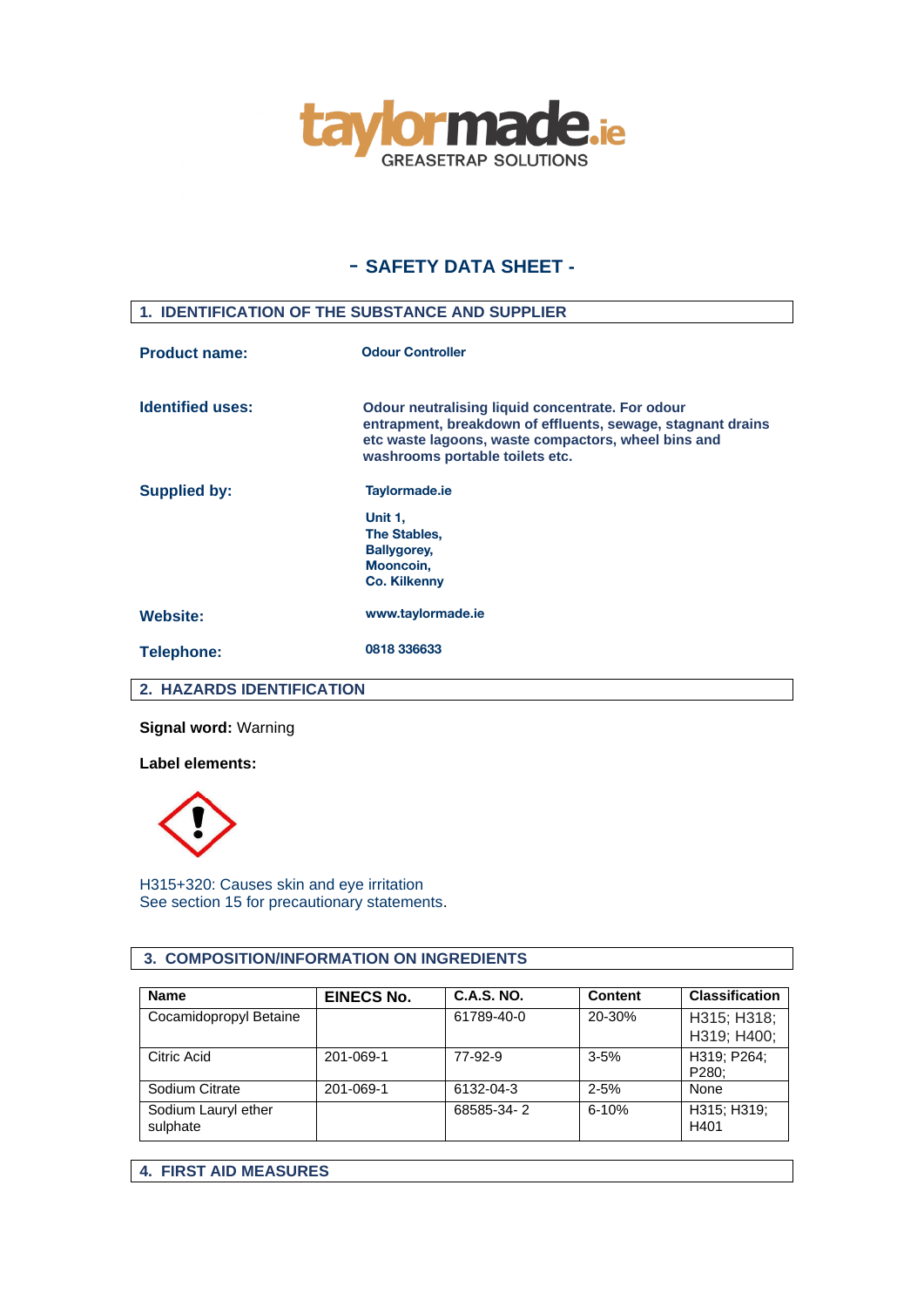**Inhalation:** Not normally applicable **Ingestion:** Immediately call a doctor or physician (see Section11). Wash out mouth with water. Give plenty of water to drink. **DO NOT** induce vomiting**. Skin contact:** Wash with clean water. Remove contaminated clothing and shoes. **Eye contact:** Irrigate the eye thoroughly with plenty of clean water for at least 15 minutes.

### **5. FIRE FIGHTING MEASURES**

Product is non-flammable and does not support combustion. **Extinguishing media:** Select extinguishing media appropriate to the circumstances of the fire. **Exposure hazards:**

Toxic fumes, including oxides of carbon may be released during thermal decomposition.

### **6. ACCIDENTIAL RELEASE MEASURES**

Use sand or other absorbent media to contain spillages. Place in plastic containers for safe disposal. Residues may be washed away with water.

#### **7. HANDLING AND STORAGE**

#### **Handling:**

Care should be taken to avoid contact with skin and eyes.

# **Storage:**

Store above  $20^{\circ}$  C to reduce the possibility of crystallisation. Keep away from incompatible materials such as oxidizing agents, alkalis. Store upright in original container.

#### **8. EXPOSURE CONTROLS/PERSONAL PROTECTION**

#### **RECOMMENDED SAFETY EQUIPMENT:**

**Eye protection:** Safety Goggles **Hand protection:** Latex or vinyl gloves

**Skin protection:** Overalls and shoes/boots **Respiratory protection:** Not required in normal use

### **9. PHYSICAL AND CHEMICAL PROPERTIES**

**Appearance:** PALE YELLOW **Odour:** Lemon/Mint **pH Value:** 6.0 – 8.5 **Flash point:** Not applicable. **Water solubility:** Miscible

**Density:** Approx. 2.0-3 @ 0.0

#### **10. STABILITY AND REACTIVITY**

**Stability:** Stable under normal conditions of storage and use. **Hazardous reactions:** May react with oxidising agents and strong alkalis. **Hazardous decomposition products:** Carbon oxides (CO, CO2)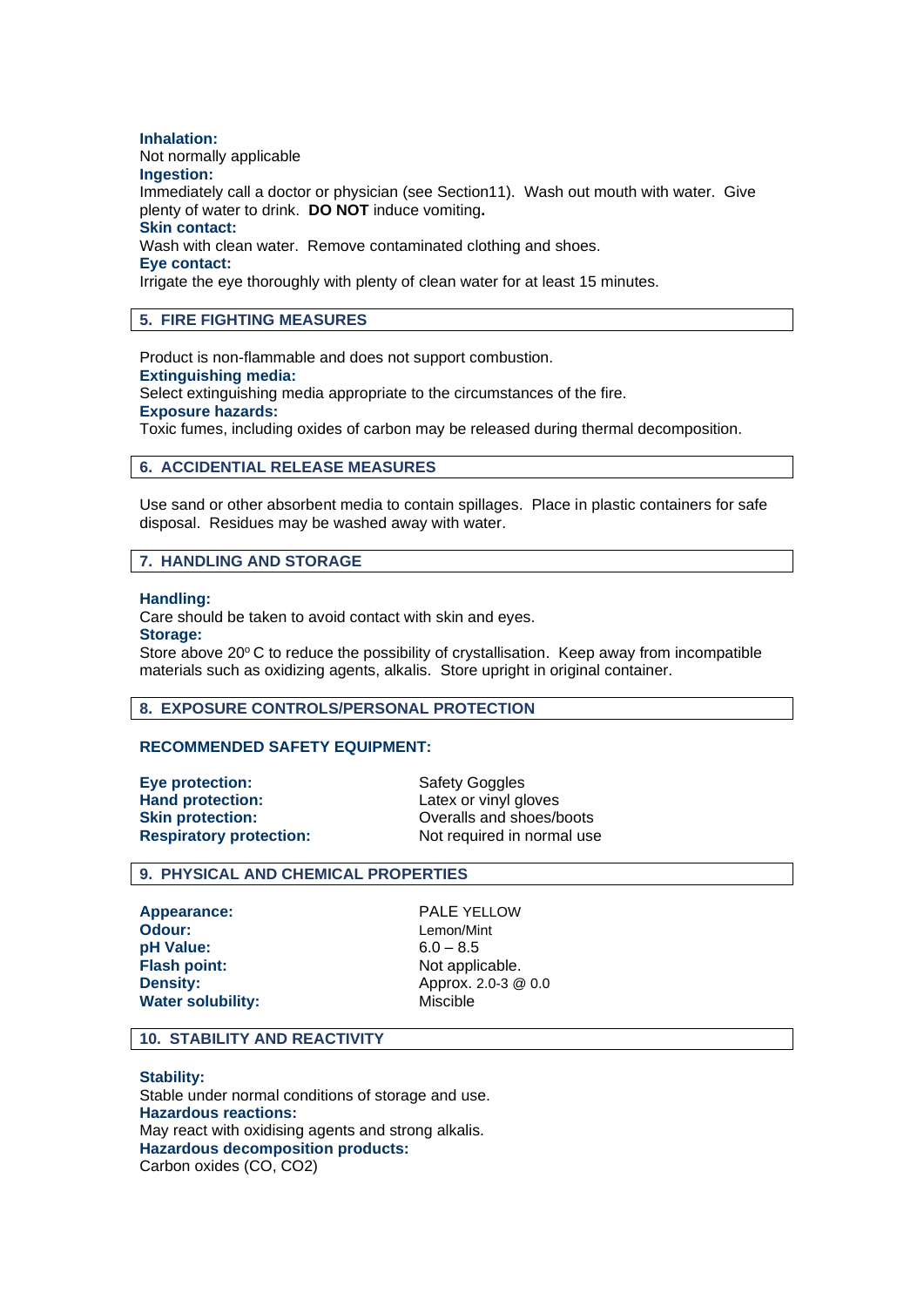### **11. TOXICOLOGICAL INFORMATION**

Ingestion of large quantities can be fatal. **Acute toxicity: Cocamidopropyl Betaine** Acute LD50: >5 g/kg (rat) **Citric Acid** LC 50, 96 Hrs, FISH mg/l 440-706 **Sodium Citrate** LD50 (dog): Not available **Sodium Lauryl Ether Sulphate** Oral LD50 (rat): >2000 mg/kg

**Chronic toxicity:** Repeated skin exposure can cause local skin irritation or dermatitis.

### **12. ECOLOGICAL INFORMATION**

Product is essentially biodegradable and not classified as an environmental hazard. Harmful to aquatic organisms in high concentrations due to effects of low pH. This product does not contain any PBT or vPvB substances.

**13. DISPOSAL CONSIDERATIONS**

Surplus material should be disposed of through a licensed waste operator.

**14. TRANSPORT CONSIDERATIONS**

Not classified as hazardous for transport by road or rail

**15. REGULATORY INFORMATION**

**Labelling according to EU requirements:**



**Hazard symbols:**

**Signal word: Warning**

**Hazard statements:** H315+320: Causes skin and eye irritation

#### **Precautionary statements:**

P262: Do not get in eyes, on skin or on clothing P301+310+331: IF SWALLOWED: Immediately call a doctor or physician**. DO NOT** induce vomiting P302+352: IF ON SKIN: Wash with soap and water P305+351: IF IN EYES: Rinse cautiously with water for several minutes.

#### **16. OTHER INFORMATION**

The contents of hazardous ingredients listed in Section 3 are expressed as a percentage range of active matter calculated on a weight/volume basis unless otherwise specified.

The ingredients used in this product, where applicable, are registered under the REACH system with the European Chemicals Agency (ECHA).